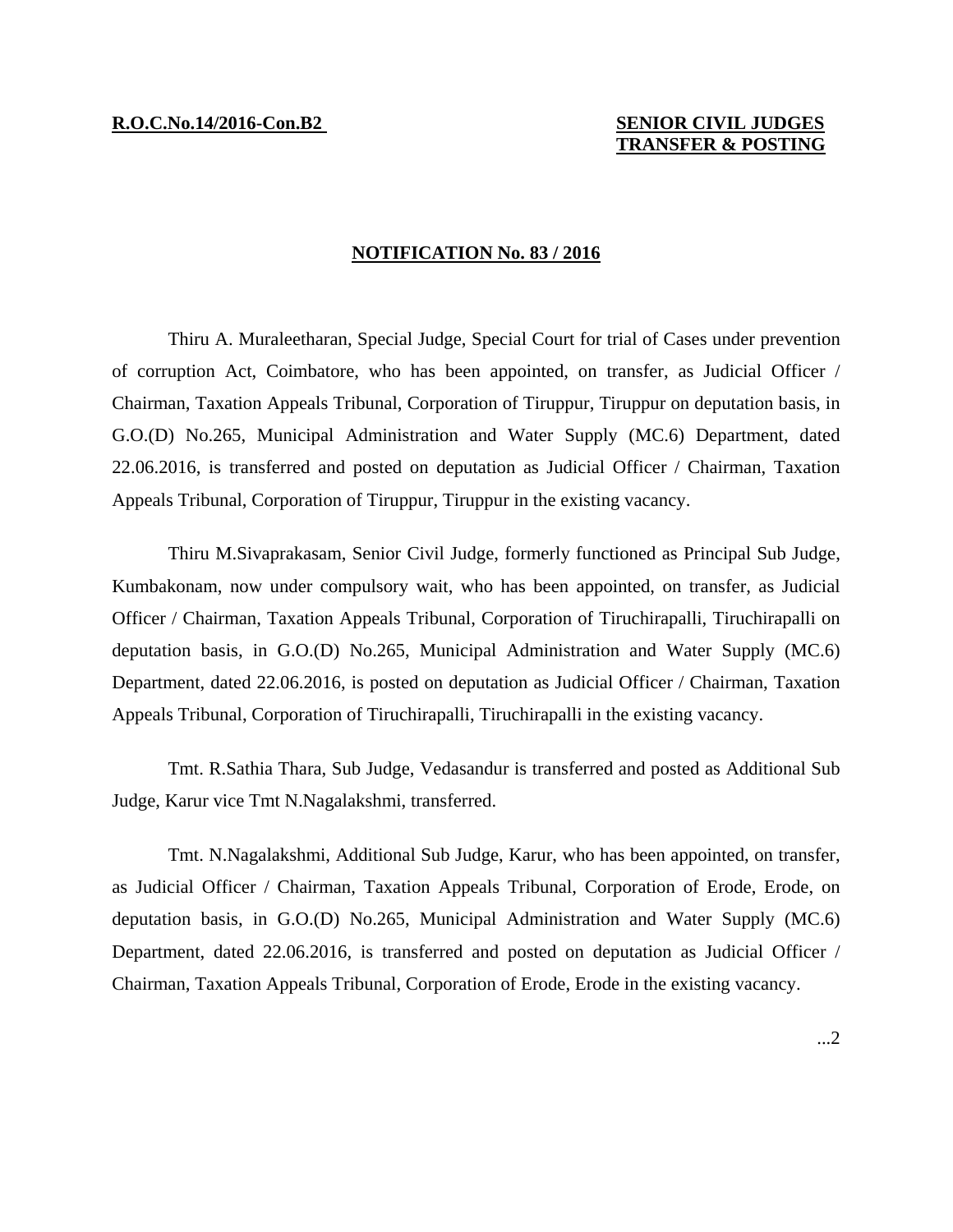Thiru A.Philip Nicholas Alex, Senior Civil Judge, formerly functioned as IX Metropolitan Magistrate, Saidapet, Chennai, now under compulsory wait, who has been appointed, on transfer, as Judicial Officer / Chairman, Taxation Appeals Tribunal, Corporation of Thoothukudi, Thoothukudi on deputation basis, in G.O.(D) No.265, Municipal Administration and Water Supply (MC.6) Department, dated 22.06.2016, is posted on deputation as Judicial Officer / Chairman, Taxation Appeals Tribunal, Corporation of Thoothukudi, Thoothukudi in the existing vacancy.

Ms. D.Jeyakumari Jemi Rathna, II Additional Sub Judge, Cuddalore, is transferred and posted as I Additional Sub Judge, Nagercoil, vice Tmt Thirumagal, transferred.

Tmt. Thirumagal, Senior Civil Judge, I Additional Sub Judge, Nagercoil, who has been appointed, on transfer, as Judicial Officer / Chairman, Taxation Appeals Tribunal, Corporation of Tirunelveli, Tirunelveli on deputation basis, in G.O.(D) No.265, Municipal Administration and Water Supply (MC.6) Department, dated 22.06.2016, is transferred and posted on deputation as Judicial Officer / Chairman, Taxation Appeals Tribunal, Corporation of Tirunelveli, Tirunelveli in the existing vacancy.

Thiru S.Rajasimmavarman, Senior Civil Judge, XIV Metropolitan Magistrate, Egmore, Chennai, who has been appointed, on transfer, as Judicial Officer / Chairman, Taxation Appeals Tribunal, Corporation of Vellore, Vellore on deputation basis, in G.O.(D) No.265, Municipal Administration and Water Supply (MC.6) Department, dated 22.06.2016, is transferred and posted on deputation as Judicial Officer / Chairman, Taxation Appeals Tribunal, Corporation of Vellore, Vellore in the existing vacancy.

**HIGH COURT, MADRAS.** Sd./-T.Ravindran **DATED : 23.06.2016. REGISTRAR GENERAL**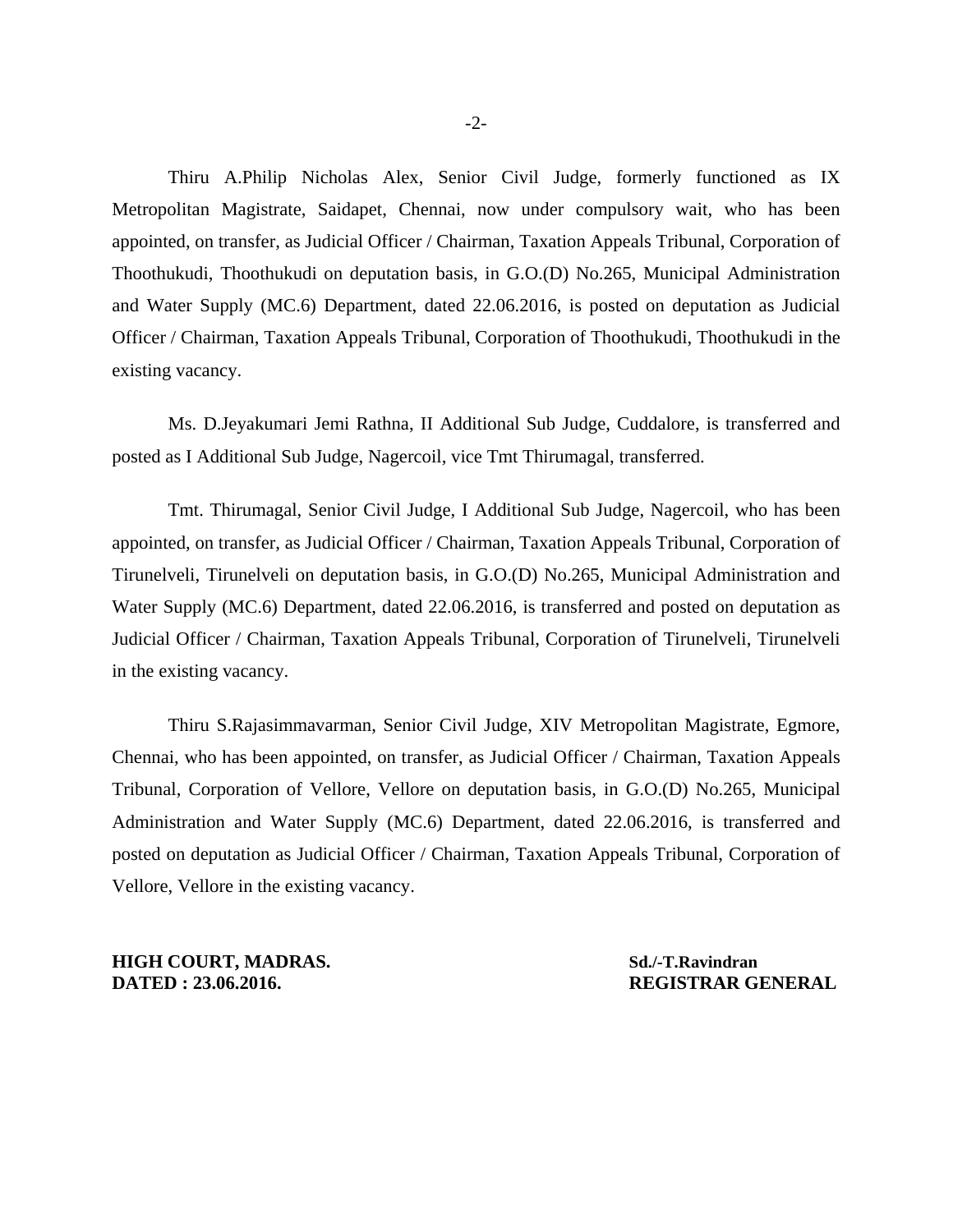## **OFFICIAL MEMORANDUM**

Sub: Courts and Judges – Senior Civil Judge - Transferred and Postings - Notification issued - Joining instructions – issued.

Ref: High Court's Notification No.83/2016 dated : 23.06.2016.

Thiru A. Muraleetharan, Special Judge, Special Court for trial of Cases under prevention of corruption Act, Coimbatore, who has been posted on deputation as Judicial Officer / Chairman, Taxation Appeals Tribunal, Corporation of Tiruppur, Tiruppur in the High Court's Notification cited above, is required to hand over charge of his post to any of the nearest Sub Judge, immediately and take charge of the post of Judicial Officer / Chairman, Taxation Appeals Tribunal, Corporation of Tiruppur, Tiruppur immediately, without availing full joining time.

**.................** 

Thiru M.Sivaprakasam, Senior Civil Judge, formerly functioned as Principal Sub Judge, Kumbakonam, and Thiru A.Philip Nicholas Alex, Senior Civil Judge, formerly functioned as IX Metropolitan Magistrate, Saidapet, Chennai, now under compulsory wait, who have been posted on deputation as Judicial Officer / Chairman, Taxation Appeals Tribunal, in Corporations of Tiruchirapalli, and Thoothikudi, respectively in the High Court's Notification cited above, are required to take charge of their respective new posts immediately, without fail.

Tmt. R.Sathia Thara, Sub Judge Vedasandur, who has been transferred and posted as Additional Sub Judge, Karur in the High Court's Notification cited above, is required to hand over charge of her post to the any of the nearest Sub Judge, immediately and take charge of the post of Additional Sub Judge, Karur, from Tmt. N.Nagalakshmi, Additional Sub Judge, Karur, immediately, without availing full joining time.